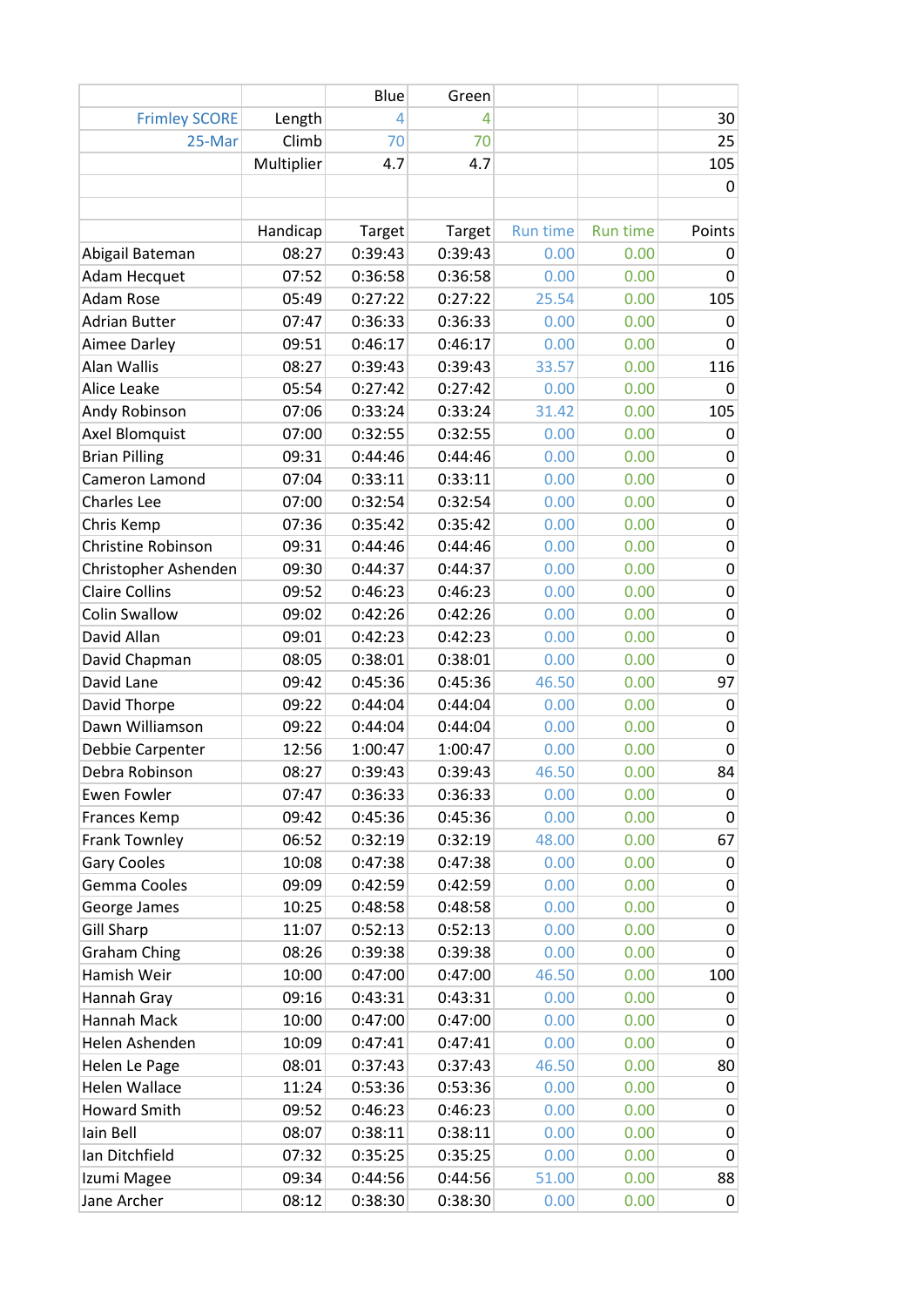| Jenny Bray              | 10:00 | 0:47:00 | 0:47:00 | 49.50 | 0.00 | 94               |
|-------------------------|-------|---------|---------|-------|------|------------------|
| Jessica Jackson         | 09:09 | 0:42:59 | 0:42:59 | 0.00  | 0.00 | 0                |
| Jessica Paton           | 09:09 | 0:42:59 | 0:42:59 | 0.00  | 0.00 | 0                |
| John Brown              | 15:00 | 1:10:30 | 1:10:30 | 0.00  | 0.00 | $\mathbf 0$      |
| Jon Darley              | 08:45 | 0:41:07 | 0:41:07 | 0.00  | 0.00 | 0                |
| Jon Magee               | 07:36 | 0:35:42 | 0:35:42 | 32.00 | 0.00 | 111              |
| Jon Paton               | 08:00 | 0:37:36 | 0:37:36 | 0.00  | 0.00 | 0                |
| Jonah Rose              | 06:33 | 0:30:46 | 0:30:46 | 29.59 | 0.00 | 102              |
| Jonathan Gurd           | 08:09 | 0:38:19 | 0:38:19 | 0.00  | 0.00 | 0                |
| Jonathan Johns          | 09:43 | 0:45:42 | 0:45:42 | 0.00  | 0.00 | 0                |
| Julie Leppard           | 11:52 | 0:55:46 | 0:55:46 | 55.50 | 0.00 | 99               |
| Katherine Bett          | 07:09 | 0:33:34 | 0:33:34 | 0.00  | 0.00 | 0                |
| Katie Clarke            | 08:33 | 0:40:12 | 0:40:12 | 42.06 | 0.00 | 95               |
| Keith Belsey            | 07:19 | 0:34:23 | 0:34:23 | 46.50 | 0.00 | 73               |
| Laurence Townley        | 05:37 | 0:26:25 | 0:26:25 | 0.00  | 0.00 | 0                |
| Leanora Adds            | 08:39 | 0:40:37 | 0:40:37 | 0.00  | 0.00 | $\pmb{0}$        |
| Linda Cairns            | 11:07 | 0:52:13 | 0:52:13 | 0.00  | 0.00 | $\mathbf 0$      |
| Louie Malatesta         | 08:49 | 0:41:28 | 0:41:28 | 48.00 | 0.00 | 86               |
| Louise Weir             | 10:52 | 0:51:05 | 0:51:05 | 0.00  | 0.00 | 0                |
| Lucy Paton              | 08:49 | 0:41:28 | 0:41:28 | 41.57 | 0.00 | 98               |
| Malcolm Scott           | 10:00 | 0:47:00 | 0:47:00 | 0.00  | 0.00 | 0                |
| Marcus Bateman          | 09:22 | 0:44:04 | 0:44:04 | 0.00  | 0.00 | 0                |
| Mark Howell             | 08:45 | 0:41:07 | 0:41:07 | 0.00  | 0.00 | $\pmb{0}$        |
| Martha Paton            | 06:42 | 0:31:31 | 0:31:31 | 0.00  | 0.00 | $\mathbf 0$      |
| Martin Jackson          | 09:22 | 0:44:04 | 0:44:04 | 0.00  | 0.00 | 0                |
| Martin Kensett          | 08:01 | 0:37:43 | 0:37:43 | 0.00  | 0.00 | 0                |
| <b>Matthew Grant</b>    | 06:49 | 0:32:03 | 0:32:03 | 0.00  | 0.00 | $\boldsymbol{0}$ |
| Matthew Jones           | 08:20 | 0:39:10 | 0:39:10 | 0.00  | 0.00 | $\boldsymbol{0}$ |
| Megan Bett              | 07:45 | 0:36:25 | 0:36:25 | 0.00  | 0.00 | 0                |
| Mel Slade               | 06:37 | 0:31:07 | 0:31:07 | 0.00  | 0.00 | $\mathbf 0$      |
| Michael Thorpe          | 08:45 | 0:41:07 | 0:41:07 | 0.00  | 0.00 | $\mathbf 0$      |
| Mike Bray               | 10:00 | 0:47:00 | 0:47:00 | 47.70 | 0.00 | 97               |
| Murray Weir             | 08:32 | 0:40:07 | 0:40:07 | 0.00  | 0.00 | 0                |
| Nick Hale               | 06:37 | 0:31:07 | 0:31:07 | 0.00  | 0.00 | 0                |
| <b>Nick Marett</b>      | 06:23 | 0:30:00 | 0:30:00 | 0.00  | 0.00 | 0                |
| <b>Nigel Parish</b>     | 10:16 | 0:48:17 | 0:48:17 | 0.00  | 0.00 | 0                |
| Ollie Smith             | 07:19 | 0:34:23 | 0:34:23 | 0.00  | 0.00 | 0                |
| Paul Bloch              | 10:00 | 0:47:00 | 0:47:00 | 46.50 | 0.00 | 100              |
| Paul Emmerson           | 10:43 | 0:50:21 | 0:50:21 | 0.00  | 0.00 | 0                |
| Paul Fox                | 07:09 | 0:33:34 | 0:33:34 | 0.00  | 0.00 | 0                |
| Paul Martin             | 07:19 | 0:34:23 | 0:34:23 | 33.47 | 0.00 | 101              |
| Pete Jones              | 06:48 | 0:32:00 | 0:32:00 | 0.00  | 0.00 | 0                |
| Peter Daplyn            | 05:47 | 0:27:13 | 0:27:13 | 0.00  | 0.00 | 0                |
| Peter Smith             | 09:44 | 0:45:47 | 0:45:47 | 0.00  | 0.00 | 0                |
| Philip Gristwood        | 08:44 | 0:41:02 | 0:41:02 | 0.00  | 0.00 | 0                |
| <b>Richard Barrett</b>  | 05:26 | 0:25:31 | 0:25:31 | 0.00  | 0.00 | 0                |
| <b>Richard Eldridge</b> | 10:00 | 0:47:00 | 0:47:00 | 0.00  | 0.00 | 0                |
| Robert Leppard          | 11:22 | 0:53:25 | 0:53:25 | 51.00 | 0.00 | 104              |
| Robert Thorpe           | 08:37 | 0:40:31 | 0:40:31 | 0.00  | 0.00 | 0                |
| Ross Maclagan           | 06:44 | 0:31:41 | 0:31:41 | 0.00  | 0.00 | 0                |